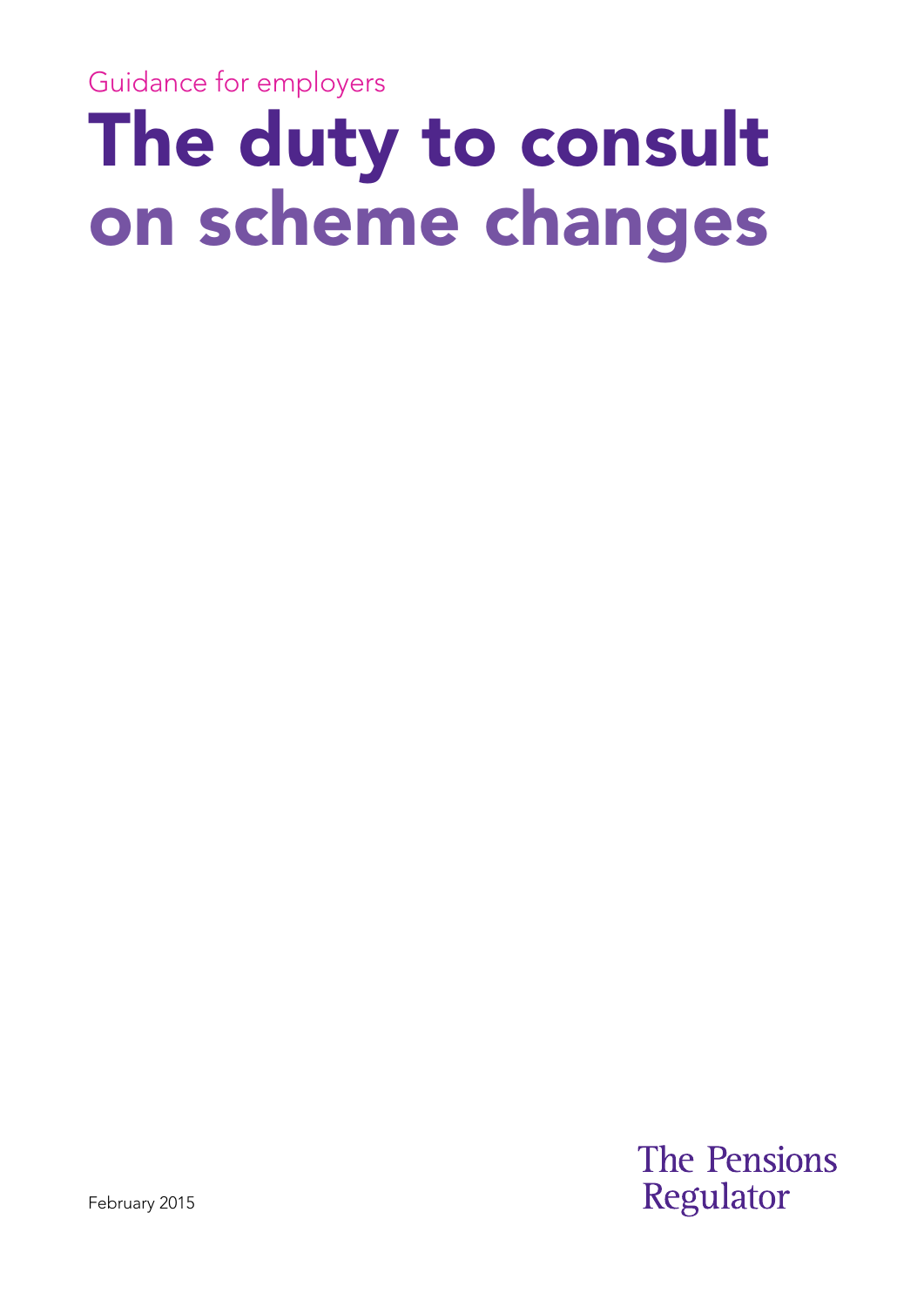This guidance provides information to help employers comply with the legal requirements that surround the process of making certain changes that affect pension schemes.

The employer duty to consult on changes that affect a pension scheme is set out in:

- sections 259-261 of the Pensions Act 2004
- the Occupational and Personal Pension Schemes (Consultation by Employers and Miscellaneous Amendment) Regulations 2006 (the main regulations), and
- the Occupational Pension Schemes (Consultation by Employers) (Modification for Multi-employer Schemes) Regulations 2006.

Unless otherwise excluded, the duty to consult applies to an employer with at least 50 employees in Great Britain in relation to listed changes (ones which affect future pension arrangements) as defined in the main regulations. It requires the employer to consult with affected members or their representatives. Affected members are defined in legislation as the active or prospective members of the scheme to whom the proposed change relates. The consultation process is not onerous and we expect employers to carry it out in good faith, taking all responses into account.

In the great majority of cases we expect employers to comply in full with the requirement to consult. The employer should provide as much information to initiate the consultation period as is necessary to enable those affected to understand the implications of the proposal and the context in which any decisions regarding the proposal have been made. The employer should also consider the quantity and complexity of the information that is being provided and allow an appropriate time period for carrying out the consultation. In any event, the consultation period must not be less than 60 days.

The employer and any person consulted have a duty to work in a spirit of co-operation, taking into account the interests of both sides. We would therefore not expect to see instances of coercion or inducement. Employers should not make employees feel that the proposals will be implemented irrespective of how they respond to the consultation, for example, by seeking decisions during the consultation period on options arising out of the proposals. Employees who have not agreed to the proposals should not be treated any differently than those who have agreed to them and any employee who feels they are being unfairly treated during the course of the consultation may consider taking the matter to an employment tribunal.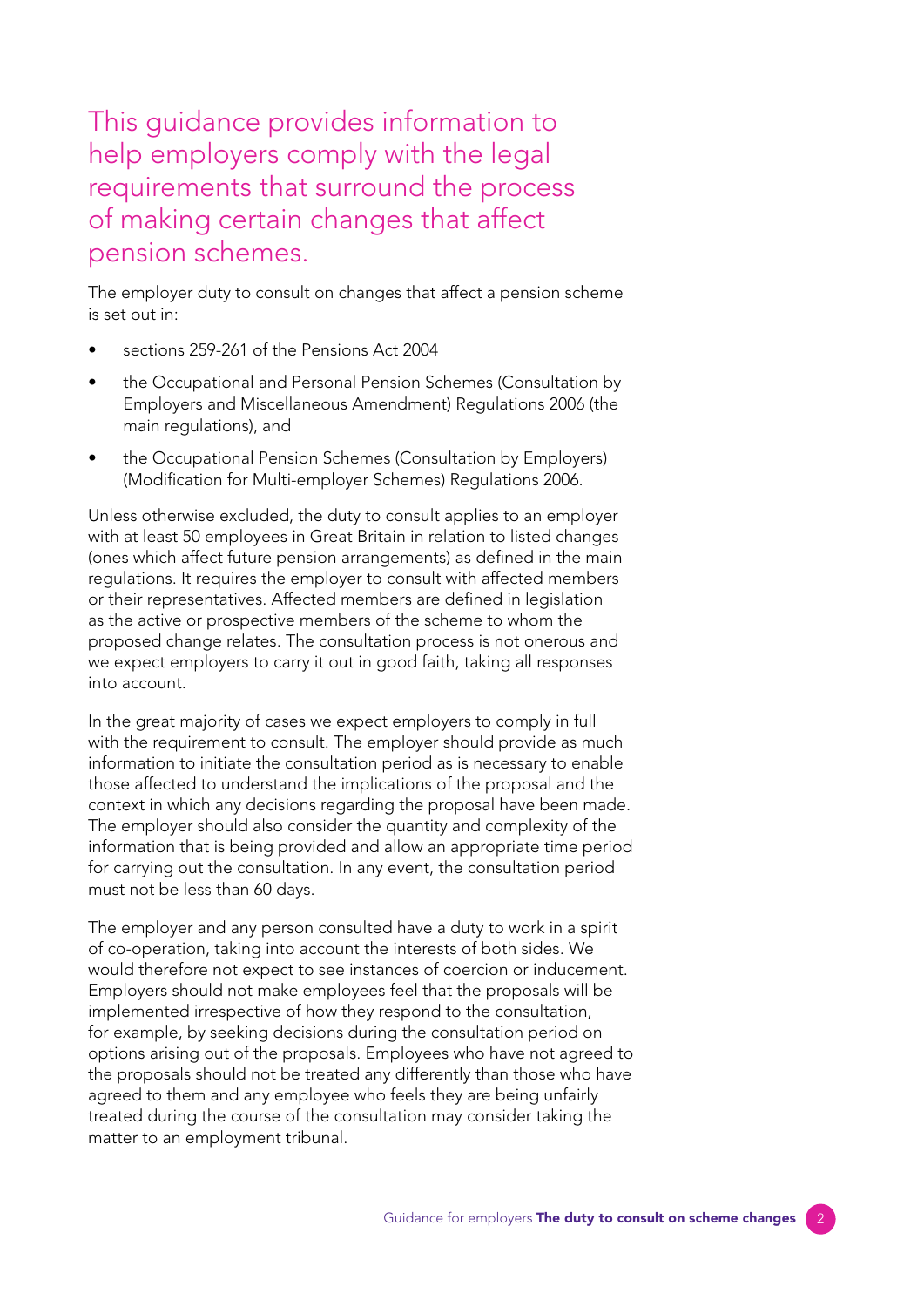If anyone other than the employer has proposed a change (for example, the trustees) that person must satisfy themselves that the consultation has been carried out in accordance with the regulations. We would also remind employers or anyone else who has proposed a change that they must consider the responses received before making any final decisions regarding implementation. We expect an adequate time period to be allowed for this consideration.

If any of the requirements in connection with the duty to consult have not been met, any persons who believe that they are or may be affected members (or their representatives) may make a complaint to us.

We realise that it is not always practical to consult, for example, when restructuring is taking place and there is an immediate threat to either the scheme or employees' jobs if the process is delayed. In such cases we urge employers to provide as much information as possible to those affected even if only on a confidential or restricted basis and to apply the longest practicable timescale before the changes are implemented.

We may agree to waive or relax any of the requirements in connection with the duty to consult if we are satisfied that it is necessary to do so in order to protect the interests of the generality of the scheme members.

However, we will investigate reports of cases where behaviours give cause for concern and we have a number of options available to address the risks identified. These range from provision of information to help educate employers and engagement to enable compliance through to the use of enforcement powers where needed.

Our discretionary enforcement powers are:

- to issue an improvement notice under section 13 of the Pensions Act 2004 to the person who has contravened the regulations, directing them to take whatever steps are necessary to remedy the contravention
- imposition of a penalty not exceeding £5,000 in the case of an individual or £50,000 in any other case, where a person fails without reasonable excuse to comply with the duty to consult.

Under the legislation, the validity of any decision made in respect of a listed change is not affected by any failure to comply with the consultation requirements. We therefore have no power to alter any listed change that has been made.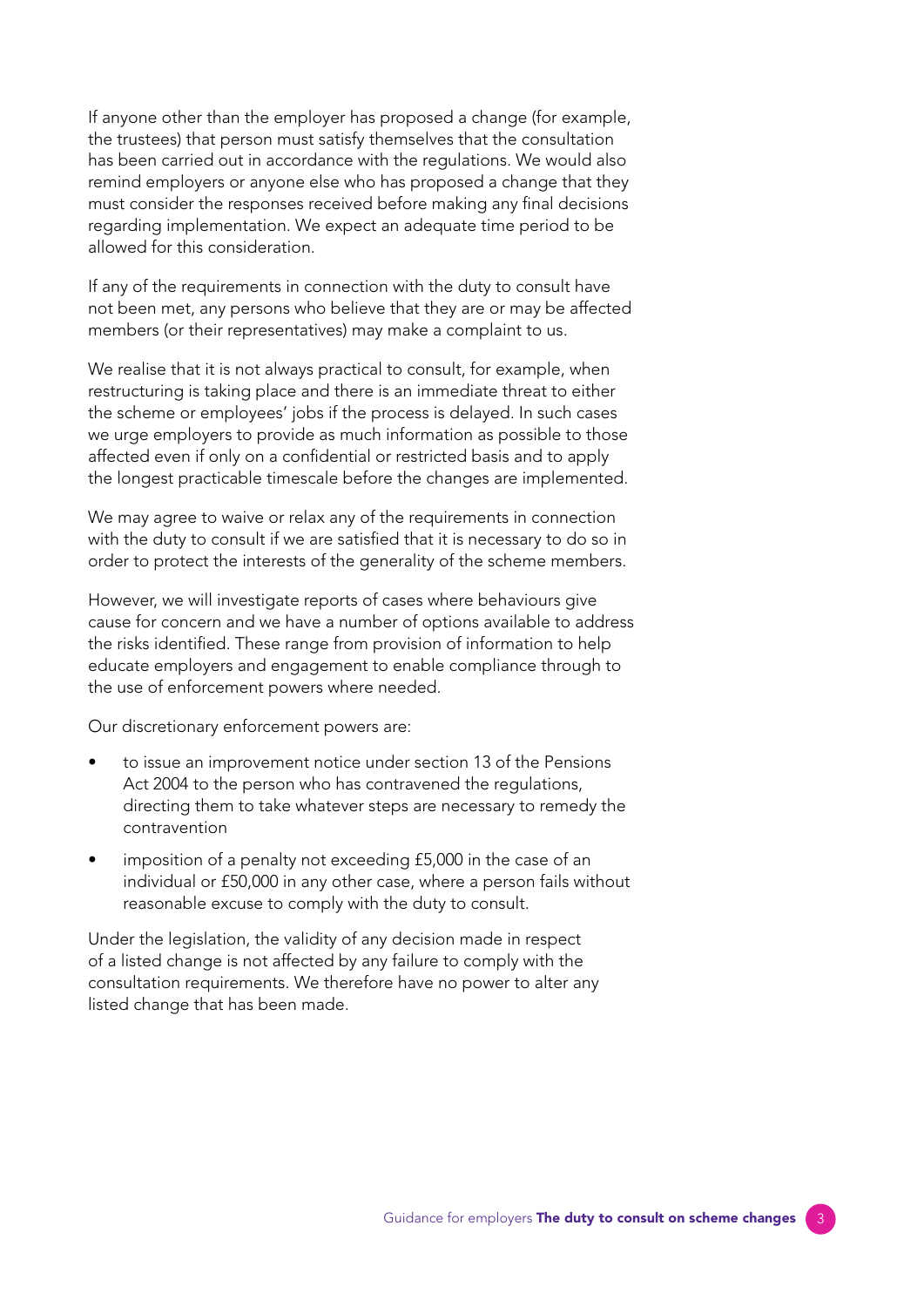We support the obligation on employers to consult. We believe it is important to allow employees to provide their views on proposed changes to pension schemes before any final decisions are made as to whether or not to implement these changes. We also encourage employers to consider consultation on any matter that would affect the growth of employees' pension rights even if there is not a statutory requirement to do so.